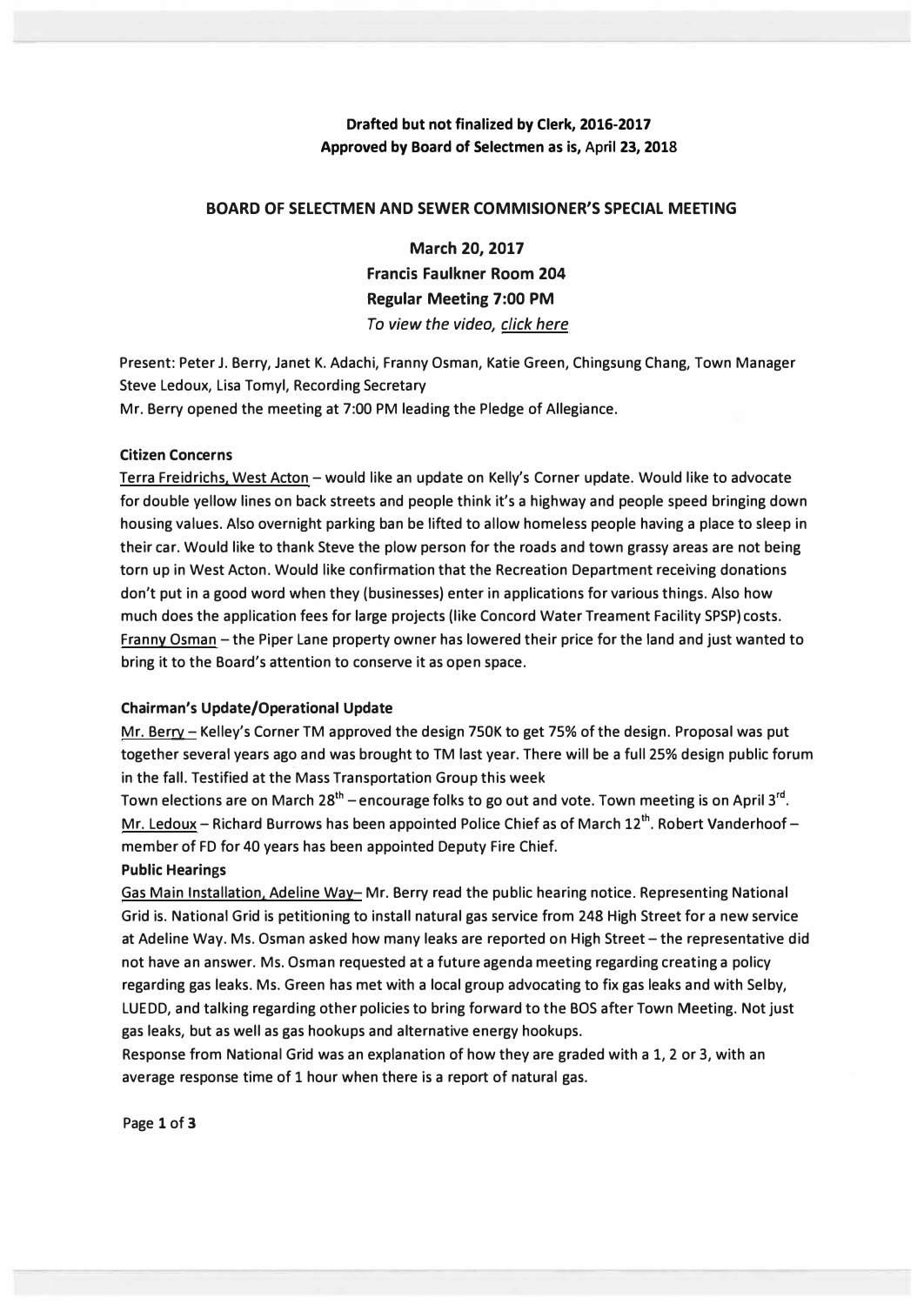## Drafted but not finalized by Clerk, 2016-2017 Approved by Board of Selectmen as is,

Debra Symes 109 Concord Road —2016 Omnibus Energy Bill language if there is <sup>a</sup> significant environmental risk.

Jim Snyder-Grant, Half Moon Hill — brought up last meeting with the BOS and the presentation regarding the natural gas alternatives. Wanted to acknowledge we are in the middle of <sup>a</sup> climate emergency and there are 3 leaks on High Street in addition to the 160 other unrepaired gas leaks in Acton. Its apparen<sup>t</sup> there are nowhere near the additional housing being built in Acton, is there <sup>a</sup> department or <sup>a</sup> checklist regarding the gas line hookups. Looking to work with Town staff in these processes.

Carol , Brewster Lane — Everything you said regarding gas leaks are right. The pipes here in Acton are the pressure is 601b/sq in. If you look at Newton they have it at .51b/sq in. This is an ongoing issue and there is a website www.squeakyleaks.com We do call up on certain locations on High Street. There is also <sup>a</sup> very strong odor of natural gas by the new bridge on High Street.

Mr. Berry requested Mr. Ledoux to contact Corey York regarding having National Grid to come out and investigate the claim of the strong odor by the recently rebuilt culvert on High Street.

National Grid representative explained what causes the lb/sq in, and where the leaks come from (aging pipes, corners, joints).

Terra Freidrichs, West Acton — would like town staff something with Acton 2020, and gas lines. Board members made general comments regarding the street cut and hookup.

Ms. Green moved to approve the gas main installation petition by National Grid, Ms. Adachi seconded. All Ayes (5-0).

All Alcoholic Beverage License Transfer, Role Corporation to Alby Corporation — Representing Alby Corporation was Anthony Buscemi and Joe Devlin, attorney for Anthony Buscemi. Ms. Green asked in one of the previous liquor license, had one offense for underage sale in Hudson - they updated their service policies make any policy and procedures. They currently have scanners for licenses. Cash registers currently scan licenses. Only takes Mass ID only. Ms. Adachi moved to approve the all alcohol liquor license transfer, Ms. Green seconded. All Ayes (5-0)

Minuteman Regional School District Assessment Article Discussion, Kevin Mahoney — Mr. Mahoney gave his presentation on the school assessment. Ms. Adachi questioned regarding new regulation and freshmen being required to attend their freshmen year at the school in their town (for Vocational/Technical Schools). Mr. Mahoney stated he does keep in touch with the students who's first choice was Minuteman to see them transition to Minuteman. Ms. Green — pleased that the building project is moving forward ahead of schedule. On chart with the education activities and any concern to let in students from the districts that left the district and do you expec<sup>t</sup> that the students be accepted in enrollment. The exited districts applicants will still be accepted since they do not have an affiliation with another vocational school. Ms. Green moved to recommend Article 6, Ms. Adachi seconded. All Ayers (5-0)

Page 2 of 3